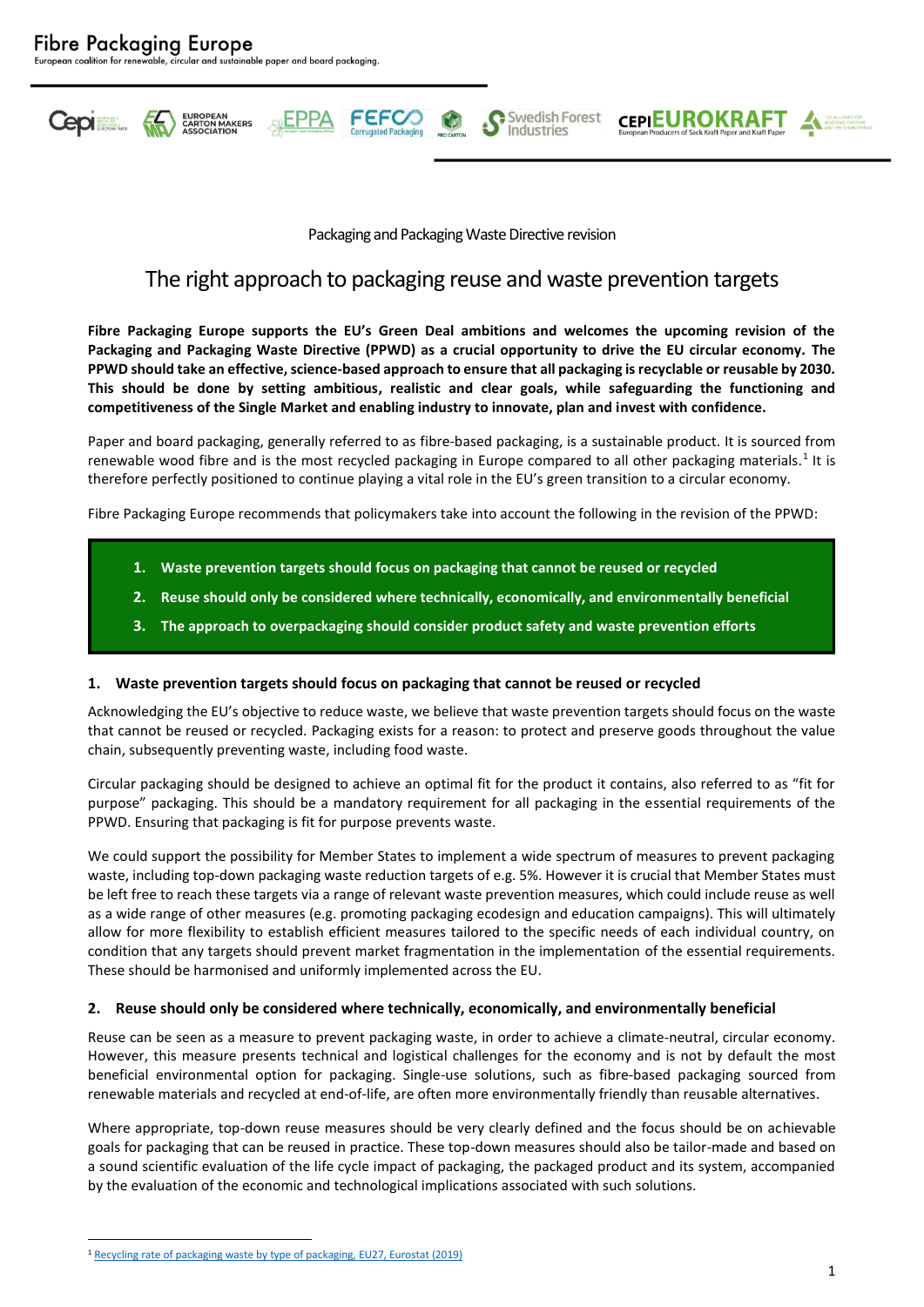Reusable packaging systems often have increased environmental and economic impacts due to for instance the extra logistics involved, sanitisation and additional costs for food service systems.<sup>2</sup> Food safety needs must be assessed due to hygiene and safety requirements associated with the reuse of packaging.**<sup>3</sup>** Many studies have also shown that transportation distance plays a crucial role in the environmental impact of many sectors, <sup>4</sup> especially when transportation is intercontinental. 5

Studies of transportation distances have found that single-use packaging has a significantly lower impact compared to reusable alternatives.<sup>6</sup> A recent example study found that the carbon footprint of cardboard boxes outperforms that of reusable plastic boxes when moving tomatoes internationally.<sup>7</sup> Similar results were demonstrated by an independent peer-reviewed study assessing B2B transport of fresh produce in the EU.<sup>8</sup> Another study assessing the environmental performance of beverage cartons shows that their high packaging efficiency also leads to a higher transport efficiency, resulting in lower emissions due to transporting goods. A truck can be loaded with 25% to 41% more milk using beverage cartons compared to glass bottles.<sup>9</sup>

For consumer packaging, adherence to proper reuse and refill activities is essential considering that the actual reuse rate of reusable packaging solutions depends on its appearance and quality. For example, reusable plastic cups should be used at least 20 times to minimise climate impacts,<sup>10</sup> and in the case of reusable cups made of steel, these need to be used at least 130 times to cause fewer CO<sub>2</sub> emissions than a take-away paper cup. However, achieving these levels of reuse is often unrealistic and the improved climate impact that reuse supposedly guarantees over that of single-use may be exaggerated.

Fibre-based packaging has a high recycling rate  $(82%)^{11}$  and produces high quality recycled products.<sup>12</sup> Therefore, it would not prove productive to impose restrictive and unrealistic reuse targets on packaging made of paper and board as this will likely have a negative or very limited environmental impact.

## **3. The approach to overpackaging should consider product safety and waste prevention efforts**

We support the Commission's intention to prevent overpackaging in line with the PPWD objectives. It should also be noted that the product/brand owner has the final decision on the packaging used. Therefore, the foreseen measures should ensure shared responsibility along the value chain.

Furthermore, both overpackaging and underpackaging must be prevented as they both could lead to detrimental environmental impacts through damaged products and additional waste streams. Circular packaging designed to be "fit for purpose" eliminates both overpackaging and underpackaging.<sup>13</sup> It also allows packaging to remain fully functional depending on the needs to the packaged product, ultimately minimising void space and helping to prevent product damage and waste.

<sup>3</sup> López-Gálvez, F.; Rasines, L.; Conesa, E.; Gómez, P.A.; Artés-Hernández, F.; Aguayo, E. Reusable Plastic Crates (RPCs) for Fresh Produce (Case Study on [Cauliflowers\): Sustainable Packaging but Potential](https://doi.org/10.3390/foods10061254) *Salmonella* Survival and Risk of Cross-Contamination. *Foods* 2021, *10*, 1254.

<sup>5</sup> [Bernstad Saraiva, A., Pacheco, E. B. A. V., Gomes, G. M., Visconte, L. L. Y., Bernardo, C. A., Simões, C. L., & Soares, A. G.](https://doi.org/10.1016/j.jclepro.2016.08.135) (2016). Comparative lifecycle [assessment of mango packaging made from a polyethylene/natural fibre-composite and from cardboard material.](https://doi.org/10.1016/j.jclepro.2016.08.135) *Journal of Cleaner Production.*

<sup>&</sup>lt;sup>2</sup> RBB Economics, The economic effects of Decree no.2020-1724 (2021): Switching to reusable packaging leads to a 10% price increase for consumers and a 8.4% decrease in sales volume for restaurants

<sup>4</sup> [Raugei, M., Fullana-i-Palmer, P., Puig, R., & Torres, A. \(2009\). A comparative life cycle assessment of single-use fibre drums versus reusable steel drums.](https://doi.org/10.1002/pts.865)  *[Packaging Technology and Science](https://doi.org/10.1002/pts.865)*, *22*(8), 443–450.

<sup>6</sup> [Abejón, R., Bala, A., Vázquez-Rowe, I., Aldaco, R., & Fullana-i-Palmer, P. \(2020\). When plastic packaging should be preferred: LCA](https://doi.org/10.1016/j.resconrec.2019.104666) of packages for fruit and [vegetable distribution in the Spanish peninsular market. Resources, Conservation and Recycling, 155\(December 2019\), 104666;](https://doi.org/10.1016/j.resconrec.2019.104666) [Accorsi, R., Cascini, A.,](https://doi.org/10.1016/j.ijpe.2013.12.014)  [Cholette, S., Manzini, R., & Mora, C. \(2014\). Economic and environmental assessment of reusable plastic containers: A food catering supply chain case study.](https://doi.org/10.1016/j.ijpe.2013.12.014)  [International Journal of Production Economics, 152, 88](https://doi.org/10.1016/j.ijpe.2013.12.014)–101[; Koskela, S., Dahlbo, H., Judl, J., Korhonen, M. R., & Niininen, M. \(2014\). Reusable plastic crate or](https://doi.org/10.1016/j.jclepro.2014.01.045) 

[recyclable cardboard box? A comparison of two delivery systems. Journal of Cleaner Production, 69, 83](https://doi.org/10.1016/j.jclepro.2014.01.045)–90. <sup>7</sup> [Science for Environment Policy, Issue 569, 2021, European Commission DG ENV, edited by SCU, University of the West of England, Bristol](https://ec.europa.eu/environment/integration/research/newsalert/pdf/569na1_en-1313_lca-of-agricultural-tomato-packaging-boxes-for-climate-impact_v2.pdf)

<sup>8</sup> <https://www.fefco.org/>

<sup>9</sup> Supporting evidence - [Environmental performance of beverage cartons, Circular Analytics, 2020, p. 19](https://www.beveragecarton.eu/wp-content/uploads/2021/03/20-011-Circular-Analytics_ACE-Full-report_2021-03-11.pdf)

<sup>&</sup>lt;sup>10</sup> [Taking a closer look at paper cups for coffee \(LCA study\), Huhtamaki](https://www.huhtamaki.com/globalassets/global/highlights/responsibility/taking-a-closer-look-at-paper-cups-for-coffee.pdf)

<sup>11</sup> [Recycling rate of packaging waste by type of packaging, EU27, Eurostat \(2019\)](https://ec.europa.eu/eurostat/databrowser/view/ENV_WASPACR__custom_1717115/bookmark/table?lang=en&bookmarkId=d73804e4-e7d8-464d-9d5d-c9f1019d3fcf) <sup>12</sup> [Paper-Based Packaging Recyclability Guidelines \(Cepi, CITPA, ACE, FEFCO, 2019\);](https://www.cepi.org/wp-content/uploads/2020/10/Cepi_recyclability-guidelines.pdf) [Circularity by Design Guideline for Fibre-Based Packaging](https://4evergreenforum.eu/wp-content/uploads/4evergreen-Circularity-by-Design-2.pdf) (4evergreen.eu, [2022\)](https://4evergreenforum.eu/wp-content/uploads/4evergreen-Circularity-by-Design-2.pdf)

 $\frac{13}{13}$  Fit for purpose packaging is circular packaging which is designed, produced and used in an optimised way without compromising its functionality or product safety, while using a minimum amount of resources and having minimum impact on the environment during the production, use and end-of-life phase (reuse and recycling).